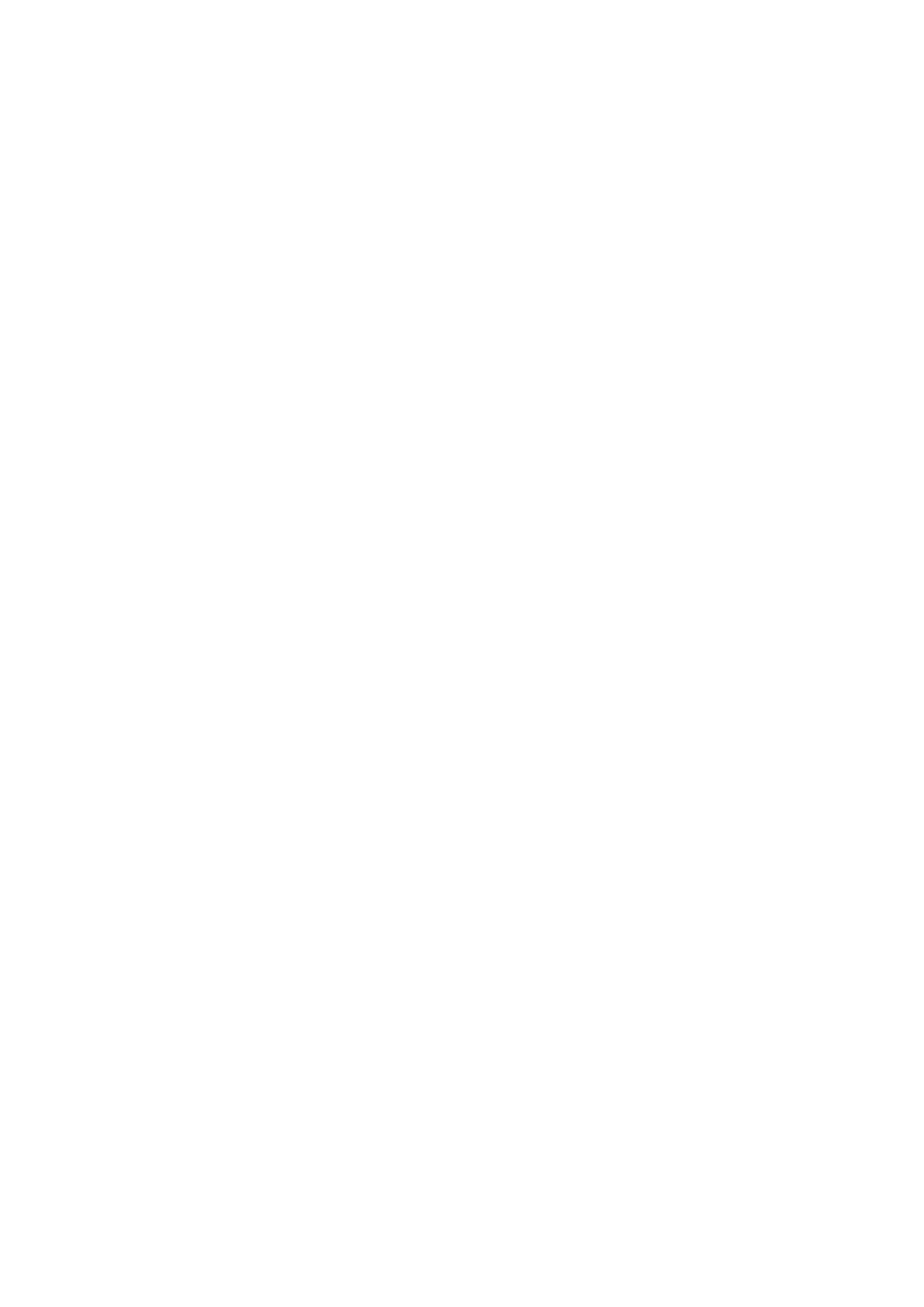

# **1 Welcome**

Member F Lai delivered the welcome message.

# **2 Apologies**

There were no apologies.

# **3 Declaration of Interest**

Chair J Fairey declared an interest for Item 21: Puketāpapa Quick Response Round Two 2021/2022, grant allocations QR2215-203 Upside Down Education due to knowing one of the families involved. She took no part in discussion or voting on the matter.

## **4 Confirmation of Minutes**

Resolution number PKTPP/2022/81

MOVED by Chairperson J Fairey, seconded by Member B Shen:

## **That the Puketāpapa Local Board:**

**a) confirm the ordinary minutes of its meeting, held on Thursday, 19 May 2022 as true and correct.**

# **CARRIED**

Note: Member H Doig abstained from the vote as he was not present for the 19 May 2022 Puketāpapa Local Board business meeting.

## **5 Leave of Absence**

There were no leaves of absence.

## **6 Acknowledgements**

## **6.1 Queen's Birthday Honours**

Resolution number PKTPP/2022/82

MOVED by Deputy Chairperson J Turner, seconded by Member E Kumar:

## **That the Puketāpapa Local Board:**

**a) acknowledge the local recipients in the Queen's Birthday Honours List: Beverly Margaret Pownall, Mt Roskill, for services to health, particularly breastfeeding**

**Dr Talduwa Gamage Chandrasoma Asoka Dias, Hillsborough, for services to health and the Sri Lankan community**

**Adrienne Kathryn Dalton, JP, Miranda, for services to conservation and youth – from Te Whangai**

**Fadumo Abdulkadir Ahmed, Pt Chevalier, for services to ethnic communities, women and social entrepreneurship**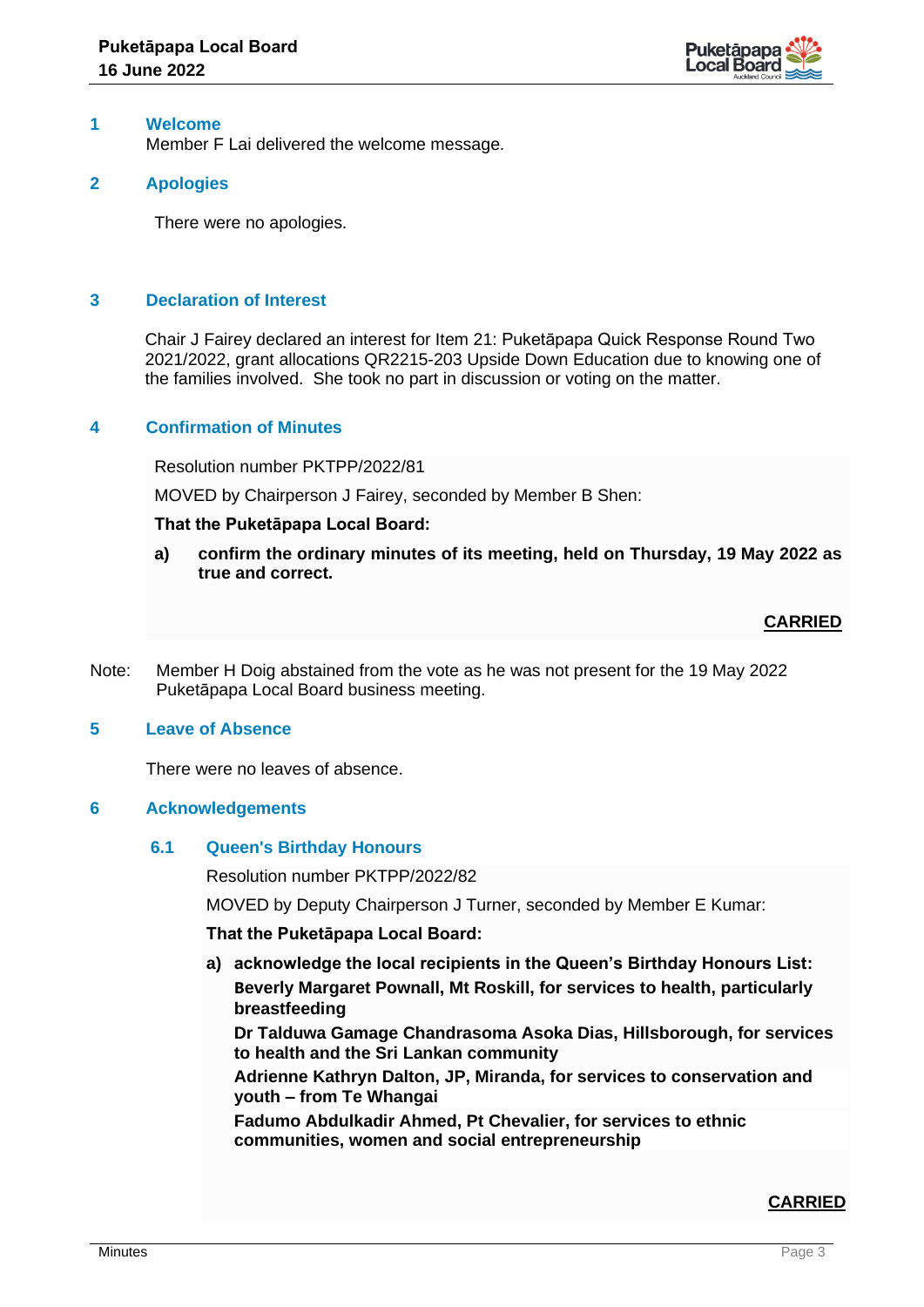

## **7 Petitions**

There were no petitions.

## **8 Deputations**

## **8.1 Stardome update – Victoria Travers, Chief Executive**

Victoria Travers, Chief Executive, Maree Laurent, Director Partnership, Auckland Unlimited, Tia Verran, Advisor, External Partnership, Auckland Unlimited, were in attendance to deliver a presentation to local board members updating on the strategic direction and events for Stardome.

Resolution number PKTPP/2022/83

MOVED by Member H Doig, seconded by Member F Lai:

**That the Puketāpapa Local Board:**

**a) thank Victoria Travers, Maree Laurent, Tia Verran for their attendance and Deputation via Microsoft Teams.**

## **CARRIED**

# **9 Public Forum**

# **9.1 Gordon Ragg (AFC, JP) - Air Cadets**

Gordon Ragg – Air Cadets was in attendance via Microsoft Teams to deliver a Public Forum presentation on a temporary and or permanent site for the Air Cadets.

An information document was tabled for this item. A copy of the document has been placed on the official minutes and is available on the Auckland Council website as a minutes attachment.

Resolution number PKTPP/2022/84

MOVED by Chairperson J Fairey, seconded by Member H Doig:

**That the Puketāpapa Local Board:**

**a) thank Gordon Ragg for his presentation via Microsoft Teams**

## **CARRIED**

## **Attachments**

A 20220616 Puketapapa Local Board, Item 9.1 Public Forum - Gordon Ragg (AFC, JP) - Air Cadets

## **10 Extraordinary Business**

There was no extraordinary business.

**11 Notices of Motion**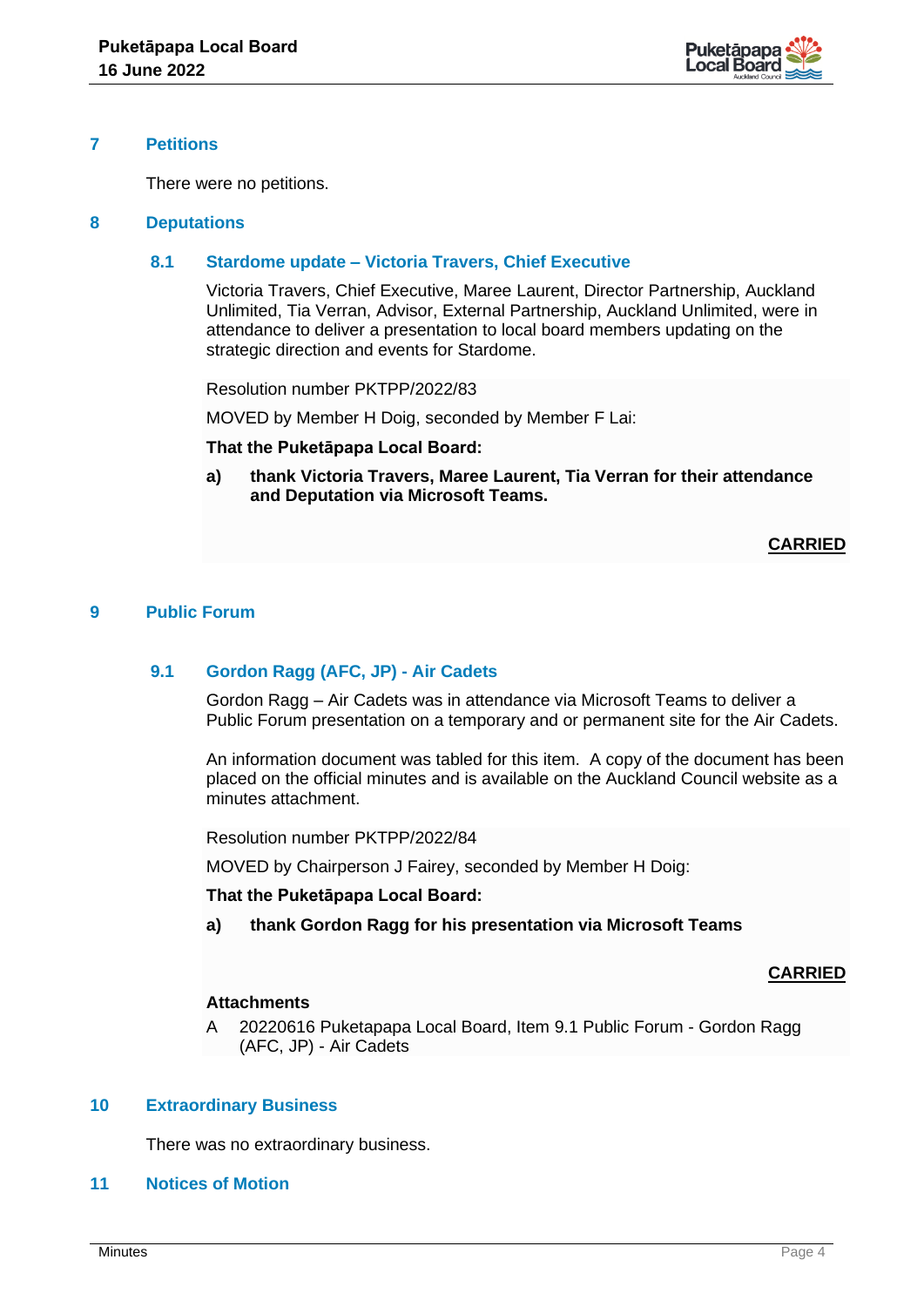

Under Standing Order 2.5.1 (LBS 3.11.1) or Standing Order 1.9.1 (LBS 3.10.17) (revoke or alter a previous resolution) a Notice of Motion has been received from <Member Names> for consideration under item 12.

## **12 Notice of Motion - Member B Shen - Kerbside Bins and Intensification in Auckland**

#### Resolution number PKTPP/2022/85

MOVED by Member B Shen, seconded by Deputy Chairperson J Turner:

- **a) express concern over the resource consent applications for multi-unit residential developments, particularly townhouses, that do not appear to consider the effects of multiple bins on the kerbside.**
- **b) note that local examples (some attached in context below) have been built in the Puketāpapa Local Board area that are causing negative impacts to the use of streets for all community members, highlighting the urgent need for work in this area.**
- **c) note that an excessive number of bins in the public realm on rubbish collection days can have an adverse effect by:**
	- **i) crowding on limited kerbside space**
	- **ii) blocking the footpath creating accessibility issues including obstructing children from walking, riding and scooting safely to school**
	- **iii) making it difficult for rubbish trucks to access bins creating inefficiencies and causing a protracted hazard on the road**
	- **iv) clash with driveways and parked cars**
	- **v) amplifying undesirable effects such as odours and unkept bins**
	- **vi) creating multiple hazards for road users, especially in extreme weather events or when bins fall over**
- **d) note that with the townhouse/terrace house typology being increasingly popular under the Auckland Unitary Plan provisions and more units per site being developed, a swift response to protect our public realm and create better waste outcomes should be established urgently.**
- **e) note that to achieve the 'quality compact' city outlined in the Auckland Plan, increasing brownfield development in existing neighbourhoods means this issue must be addressed sooner rather than later as they have long-term impacts on the neighbourhood level.**
- **f) acknowledge that work is being done by the Waste Solutions team looking at different typologies and their suitability for kerbside and Auckland Council nonstandard waste services for denser development**
- **g) endorse the waste minimisation and landfill diversion kaupapa of the Waste Management and Minimisation Plan (WMMP) 2018 with multiple bin types, as captured in our feedback resolution PKTPP/2021/198 (attached).**
- **h) note that the upcoming changes to waste services, pending decisions from the Governing Body, which will likely result in three types of bins per household including the foodscrap service will amplify the issues on the kerbside.**
- **i) request the Environment and Climate Change Committee and Planning Committee work collaboratively to create provisions in the Auckland Unitary Plan and upcoming waste services to ensure Tāmaki Makaurau's streetscape and footpaths are accessible and enjoyable to use.**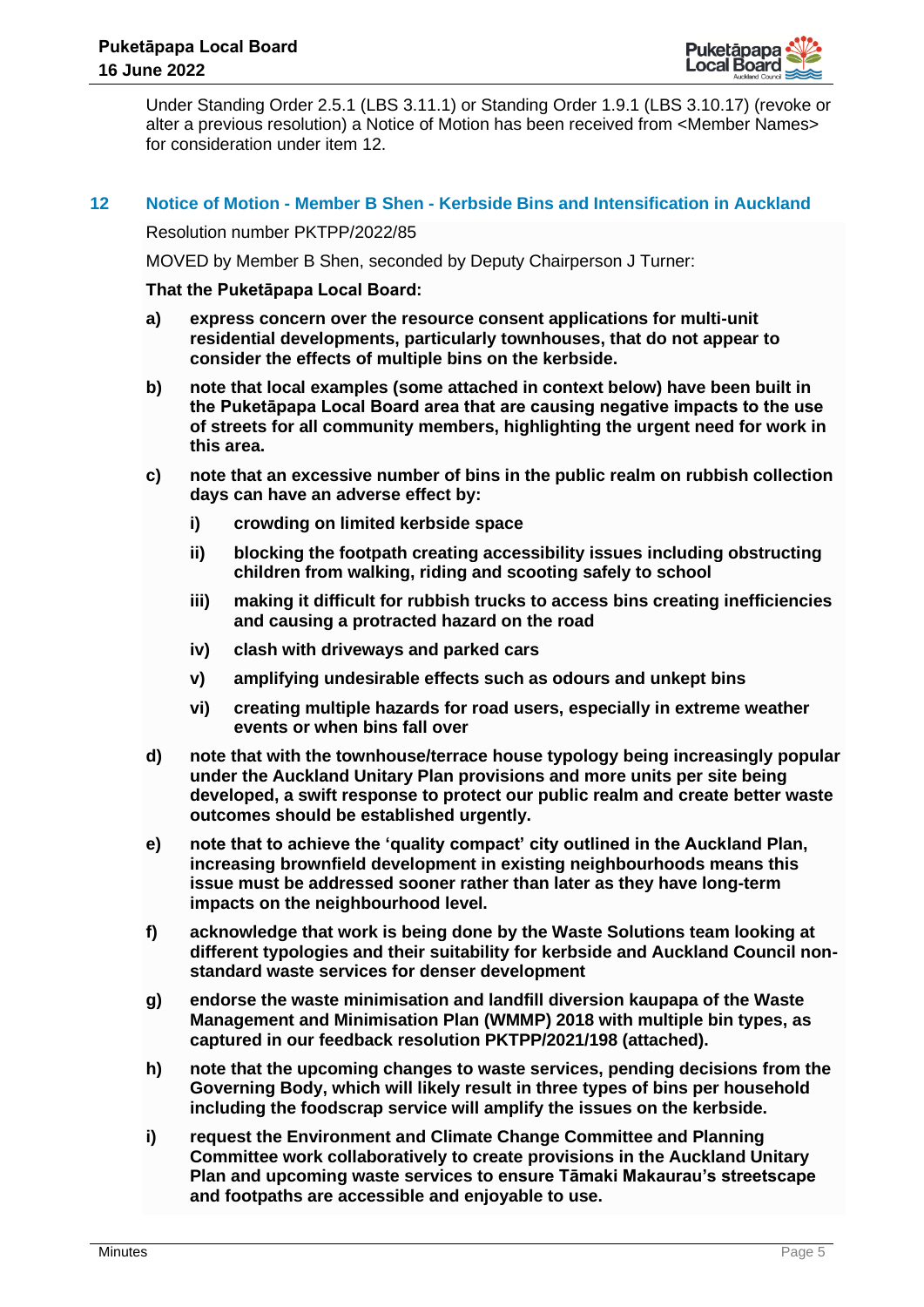

- **j) recommend that a threshold be determined where if a number of units (or some other trigger) for multi-unit residential development is exceeded, there is a requirement for a multi-unit residential waste service that is catered for onsite with bin provisions to enable the use of Auckland Council's non-standard service so that the use of the kerbside is not required, which can be checked during the resource consent stage or other process for all development**
- **k) note that the Medium Density Residential Standards from Central Government can in some cases bypass the resource consent process and the scrutiny of the waste services team at council so provisions must be made clear and required in planning provisions**
- **l) request that provisions be set out where Auckland Council can provide nonstandard service to multi-unit residential so that:**
	- **i) developments are a part of the waste reduction kaupapa under the WMMP, as the waste programmes evolve**
	- **ii) a baseline service can be provided by Auckland Council if a private provider is not providing waste collection services, noting that these provisions should by default allow for the collection of different waste streams**
	- **iii) developers and designers can be certain of what is required to enable good practice waste management practices such as landfill diversion**
- **m) note Auckland Council's role as custodians of the public realm to ensure equitable and accessible use of the road corridor**
- **n) request that this Notice of Motion is sent to the Environment and Climate Change Committee and the Planning Committee for action**
- **o) request that this Notice of Motion is circulated to all Local Boards for information as this is related to the growth that the city is experiencing around the region and there may be local examples in different contexts that can be useful for the work Auckland Council needs to do in addressing this issue.**
- **p) request that this Notice of Motion is sent to Kāinga Ora and Fletcher Living as major developers in the Puketāpapa area.**
- **q) request investigation into adding kerbside bin numbers to our 'trigger list' for resource consents that are raised for the Local Board's attention.**

**CARRIED**

# **13 Approval for three road names at 5-19 Kallu Crescent and 14-16 Roseman Avenue and 12, 14A, 16A and 18 Playfair Road and 6A, 8 and 8A Vercoe Street, Mount Roskill, Auckland 1041**

# Resolution number PKTPP/2022/86

MOVED by Chairperson J Fairey, seconded by Deputy Chairperson J Turner:

- **a) approves the name Gordon Alexander Lane (applicant's preferred name) for the new private road created by way of subdivision at 5-19 Kallu Crescent and 14-16 Roseman Avenue, in accordance with section 319(1)(j) of the Local Government Act 1974 (road naming reference RDN90098288 and resource consent references BUN60356373 and SUB60356375).**
- **b) approves the names Eric Jackson Lane (applicant's preferred name) for ROAD 1 and Tame Cassidy Lane (applicant's preferred name) for ROAD 2 which will be**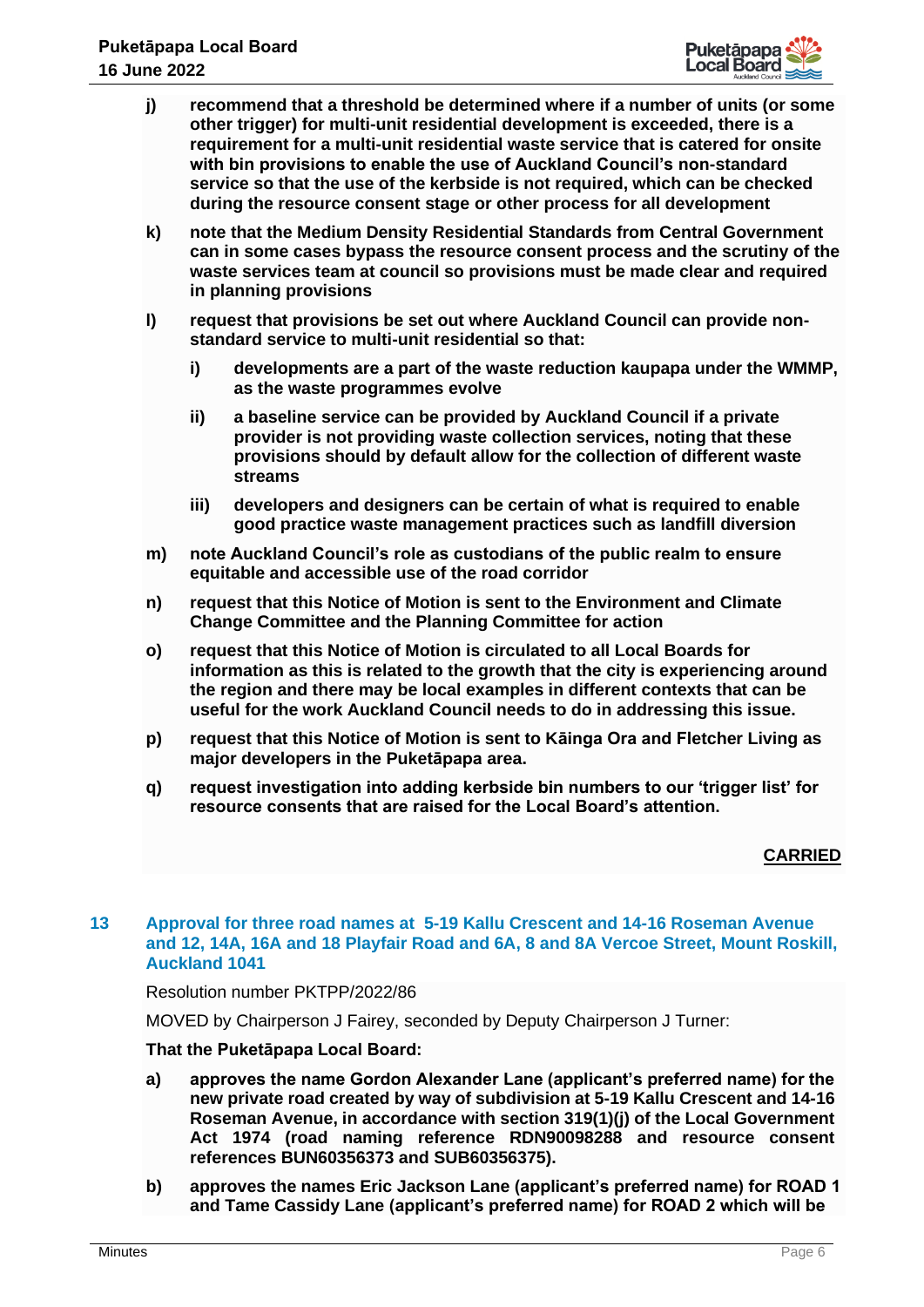

**created by way of a future subdivision at 12, 14A, 16A and 18 Playfair Road and 6A, 8 and 8A Vercoe Street, in accordance with section 319(1)(j) of the Local Government Act 1974 (road naming reference RDN90098288).**

**c) note that Tame Cassidy's name was put forward by several community leaders, with the full support of his whanau and Iwi and was also suggested informally by many community members over recent years, since his passing.**

# **CARRIED**

- Note: Chairperson J Fairey adjourned the meeting at 11.11am following Item 14: Approval for three road names at 5-19 Kallu Crescent and 14-16 Roseman Avenue and 12, 14A, 16A and 18 Playfair Road and 6A, 8 and 8A Vercoe Street, Mount Roskill, Auckland 1041.
- Note: Chairperson J Fairey reconvened the meeting at 11.18am.
- Note: Chairperson J Fairey adjourned the meeting at 11.40am and reconvened the meeting at 11.49am

# **14 Approval of the 2022/2023 Puketāpapa Local Board Customer and Community Services work programme**

Kat Teirney, Strategic Broker, Connected Communities, Thomas Dixon, Parks and Places Specialist, Parks, Sport and Recreation, Jody Morley, Manager Area Operations, Community Facilities, Rodney Klaassen, Work Programme Lead, Community Facilities, were in attendance via Microsoft Teams to speak to the report.

## Resolution number PKTPP/2022/87

MOVED by Member F Lai, seconded by Member B Shen:

- **a) approve the 2022/2023 Customer and Community Services Work Programme, contingent on the following amendments:**
	- **i) WPID 376 Strategic relationship grants Puketāpapa - reduce budget by \$17,500 (to \$120,000) noting carried forward budget from FY21-22 for this line.**
	- **ii) WPID 381 Local civic events Puketāpapa - increase budget by \$2,000 (to \$4,000)**
	- **iii) WPID 384 Community Grants - reduce budget by \$14,296 (to \$110,121)**
	- **iv) WPID 387 Healthy Puketāpapa - reduce budget by \$10,000 (to \$40,000) noting carried forward budget from FY21-22 for this line.**
	- **v) WPID 28326 Waikōwhai Coast - pine trees removal - reduce budget by \$24,000 (to \$0) noting carried forward budget from FY21-22 for this line.**
	- **vi) WPID 3504 Improved use of Fickling Centre - reduce budget by \$5,000 (to \$0).**
- **b) note that these amendments are required to accurately reflect the board's earlier workshop discussions.**
- **c) note that these amendments will be reflected in the quarter one report**
- **d) note that Table Two in the report (on page 39) is showing the full life cost of delivery across multiple years and is not limited to 2022/2023 budget year.**
- **e) approve in principle the 2023/2024 Customer and Community Services work programme (attachment A to the agenda report), noting that the LDI opex allocations will be balanced to budgets in the associated future years work programme.**
- **f) approve in principle the 2024/2025 Customer and Community Services – community facilities only work programme (Attachment A to the agenda report),**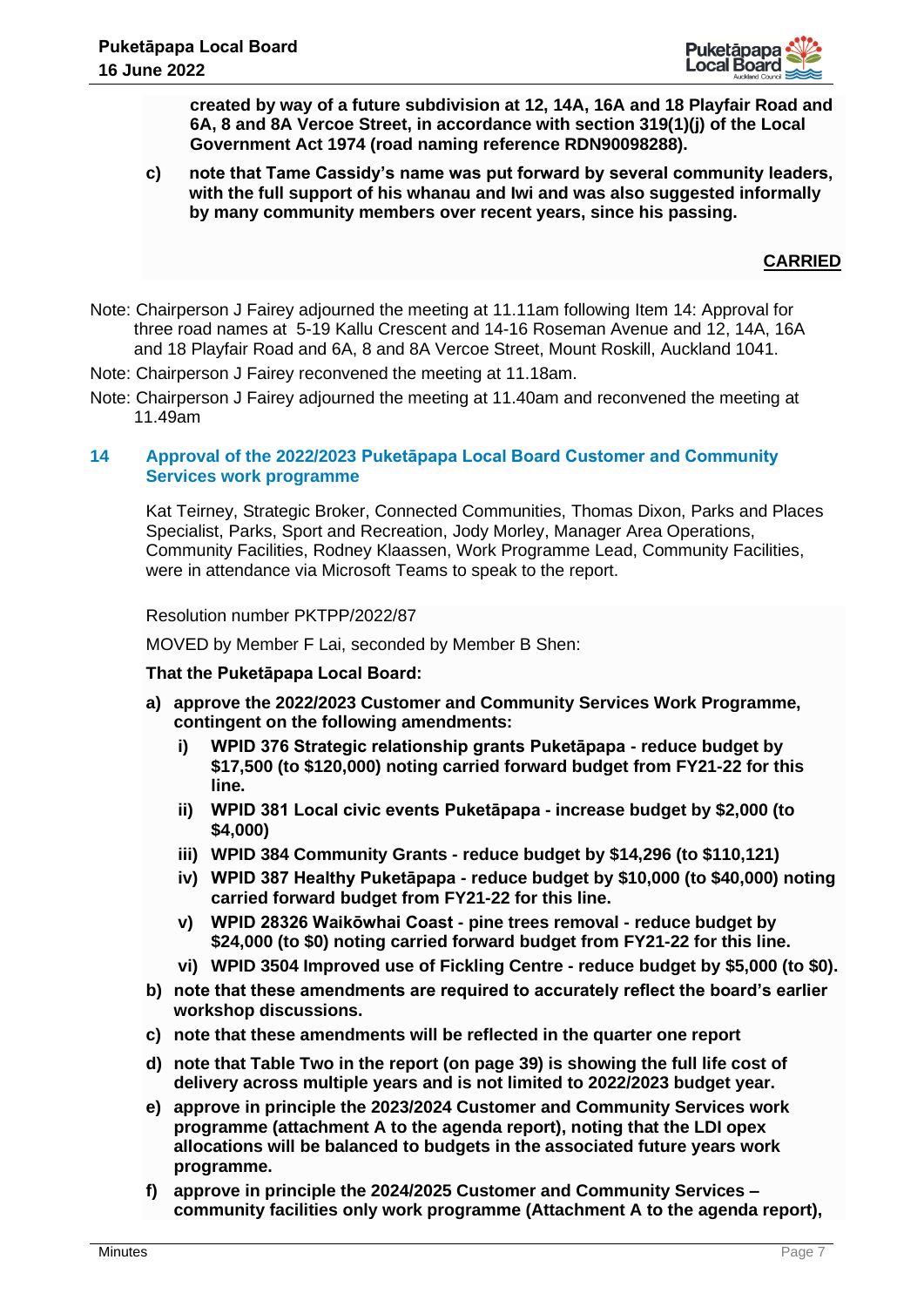

**noting that the LDI opex allocations will be balanced to budgets in the associated future years work programme.** 

- **g) note that there may be minor changes to year one of the 2022/2023 Local Board Customer and Community Services work programme, and other changes in years 2 and 3 which are approved in principle, due to Annual Budget decisions affecting capital budgets and that changes required will be discussed with and reported to the local board early in the new financial year.**
- **h) approve the Risk Adjusted Programme projects identified in the 2022/2023 Customer and Community Services work programme (Attachment A to the agenda report).**
- **i) endorse the inclusion of both of the projects (Roskill South Park Development and Turner Reserve Toilet) in the regional work programme (Attachment D of the agenda report) and request inclusion of the changing block as part of the Three Kings development sports fields in the regional work programme.**
- **j) note that funding for the Coastal Renewals, Landslide Prevention, Local Parks and Sports Field Development budgets is subject to approval by the Parks, Arts, Community and Events Committee.**
- **k) thank Kat Teirney, Jody Morley, Rodney Klaassen and Thomas Dixon.**

**CARRIED**

## **15 Approval of the 2022/2023 Puketāpapa Local Board Local Board Infrastructure and Environmental Services Work Programme**

Donna Carter, Relationship Advisor, Relationship Management Unit was in attendance via Microsoft Teams to speak to the report.

Resolution number PKTPP/2022/88

MOVED by Member H Doig, seconded by Deputy Chairperson J Turner:

That the Puketāpapa Local Board:

**a) approve its 2022/2023 Infrastructure and Environmental Services work programme and associated budgets, as summarised in the table below (Attachment A to the agenda report):** 

| <b>Activity name</b>                                           | 2022/2023 budget for<br>approval |
|----------------------------------------------------------------|----------------------------------|
| Bremner Avenue – Mount Roskill schools'<br>campus - Te Auaunga | \$10,000                         |
| <b>Climate action activator</b>                                | \$45,000                         |
| <b>EcoNeighbourhoods</b>                                       | \$40,000                         |
| <b>Industrial Pollution Prevention Programme</b>               | \$21,000                         |
| Low carbon lifestyles                                          | \$30,000                         |
| Manukau foreshore herpetofauna survey                          | \$20,000                         |
| Manukau Harbour Forum                                          | \$8,000                          |
| Oakley Creek pest plant control buffer project                 | \$10,000                         |
| Waikōwhai community pest plant control buffer                  | \$20,000                         |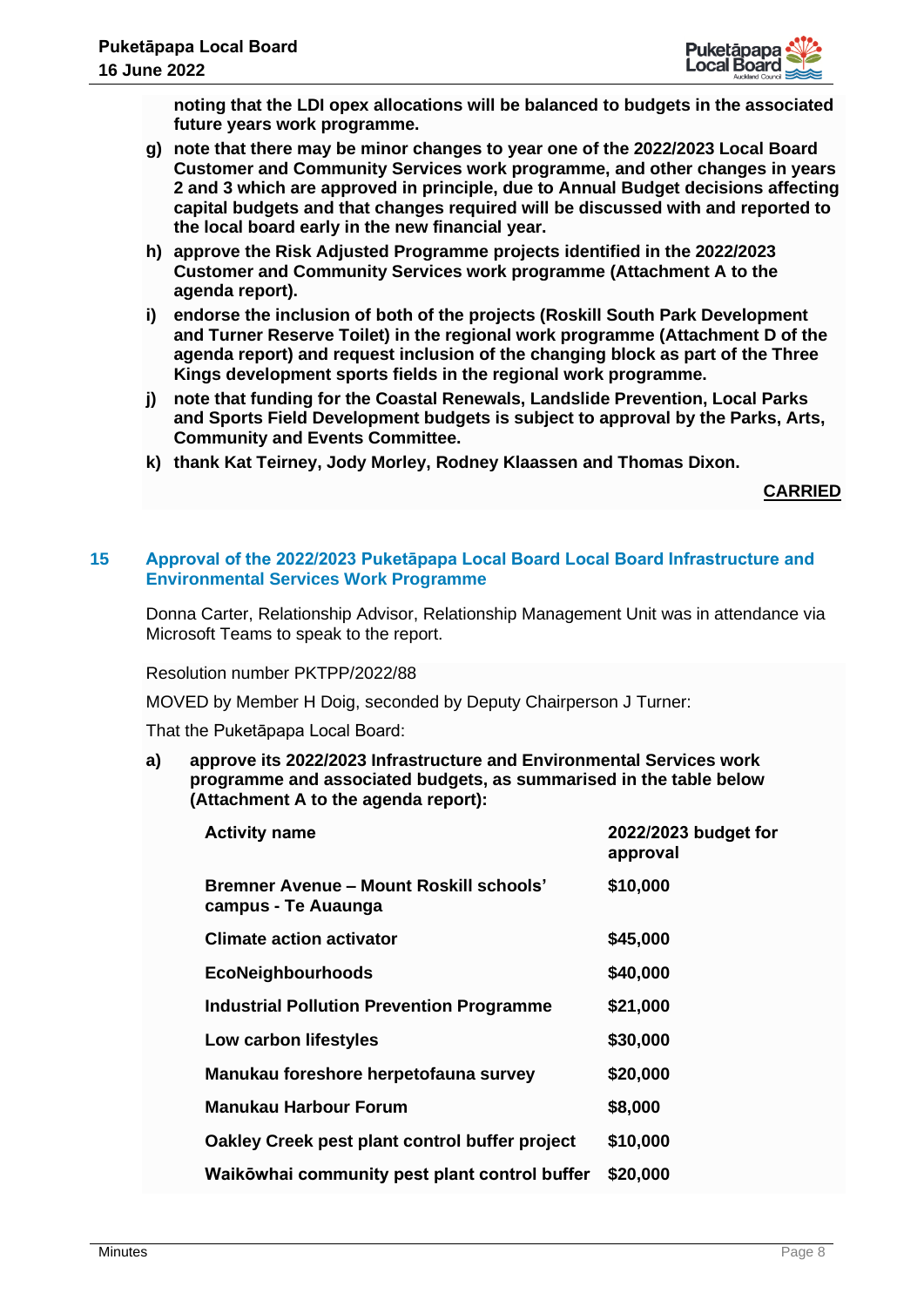

**Total \$204,000**

- **b) approve in principle the 2023/2024 Infrastructure and Environmental Services work programmes (Attachment A to the agenda report)**
- **c) note that the indicative programmes and budgets for 2023/2024 are subject to change and will be confirmed on an annual basis through the approval of the respective work programmes.**
- **d) thank Donna Carter for her attendance via Microsoft Teams.**

**CARRIED**

## **16 Approval of the Puketāpapa Local Board Tataki Auckland Unlimited Work Programme 2022/2023**

Jonathan Sudworth, Auckland Unlimited was in attendance via Microsoft Teams to speak to the report.

Resolution number PKTPP/2022/89

MOVED by Chairperson J Fairey, seconded by Member E Kumar:

## **That the Puketāpapa Local Board:**

- **a) approve the Tātaki Auckland Unlimited work programme 2022/2023 (Attachment A to the agenda report)**
- **b) thank Jonathan Sudworth for his attendance via Microsoft Teams.**

# **CARRIED**

# **17 Approval of the Puketāpapa Local Board Auckland Emergency Management work programme 2022/2023**

Rohan Jaduram, Auckland Emergency Management was in attendance via Microsoft Teams to speak to the report.

Resolution number PKTPP/2022/90

MOVED by Member B Shen, seconded by Member H Doig:

## **That the Puketāpapa Local Board:**

- **a) approve the Auckland Emergency Management work programme 2022/2023 (Attachment A to the agenda report)**
- **b) thank Rohan Jadrum for his attendance via Microsoft Teams.**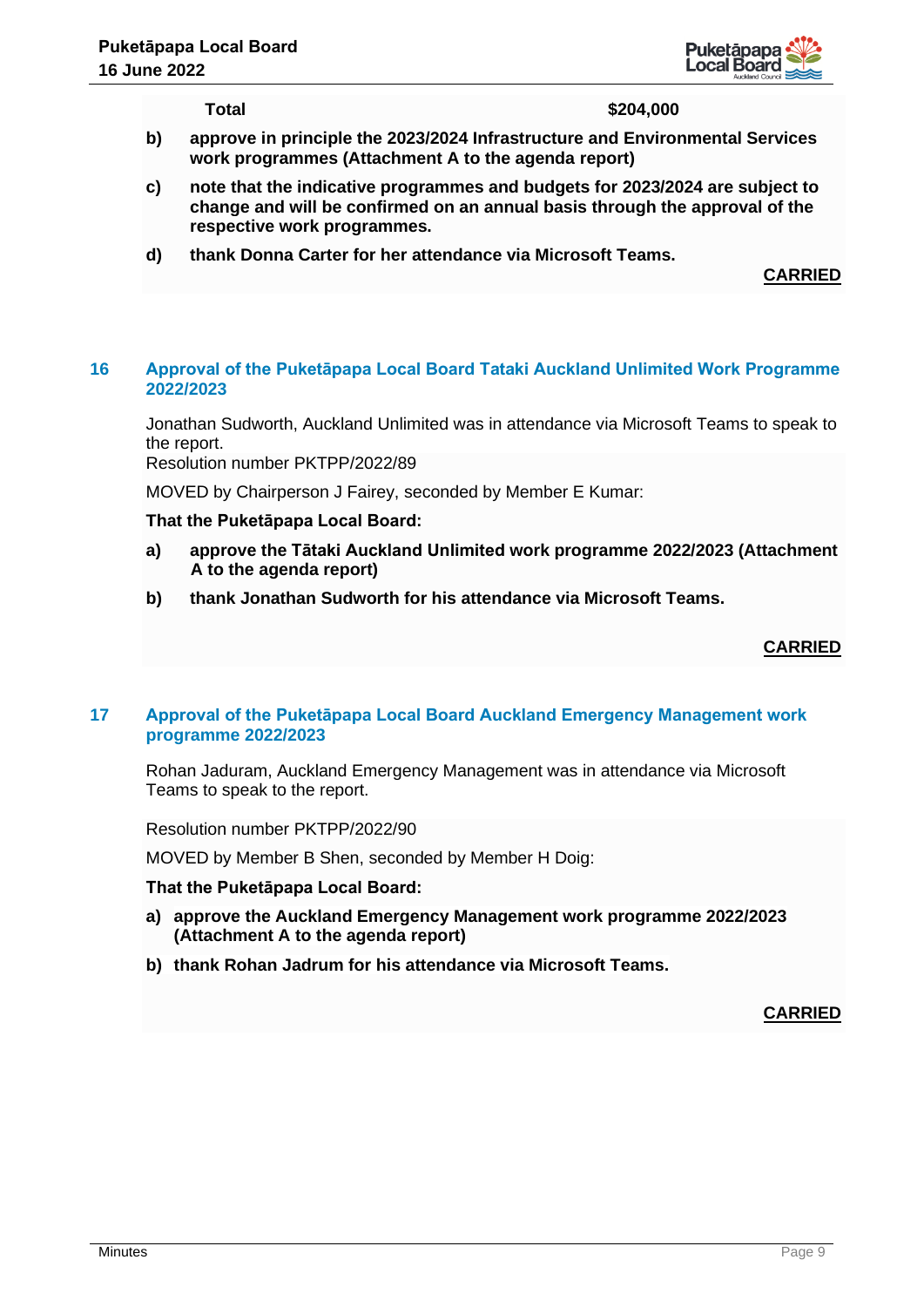

## **18 Approval of the Puketāpapa Local Board Plans and Places work programme 2022/2023**

Marc Dendale, Team Leader, Planning, Plans and Places was in attendance via Microsoft Teams to speak to the report.

Resolution number PKTPP/2022/91

MOVED by Member F Lai, seconded by Deputy Chairperson J Turner:

## **That the Puketāpapa Local Board:**

- **a) approve the Plans and Places work programme 2022/2023 (Attachment A to the agenda report).**
- **b) thank Marc Dendale for his attendance via Microsoft Teams.**

# **CARRIED**

# **19 Local board feedback on the council's preliminary response to the National Policy Statement on Urban Development 2020 and the Resource Management (Enabling Housing Supply and Other Matters) Amendment Act 2021**

Marc Dendale, Team Leader Planning, Plans and Places, Ross Moffatt, Senior Policy Planner, Plans and Places and David Wong, Senior Policy Planner, Plans and Places were in attendance via Microsoft Teams to speak to the report.

#### Resolution number PKTPP/2022/92

MOVED by Chairperson J Fairey, seconded by Deputy Chairperson J Turner:

- **a) note the council's preliminary response to the National Policy Statement on Urban Development 2020 and the Resource Management (Enabling Housing Supply and Other Matters) Amendment Act 2021**
- **b) note the feedback received from Aucklanders on the council's preliminary response during the three-week public consultation in April and May 2022**
- **c) support the proposed walkable catchment of 1200 metres from the edge of the city centre, noting this proposal had had widespread public support**
- **d) support the proposed walkable catchment of 800 metres from the edge of the metropolitan centres, noting this proposal had had widespread public support**
- **e) support the proposed walkable catchment of 800 metres around rapid transit stops, noting this proposal had had widespread public support.**
- **f) request further investigation into the inclusion of the Frequent Transport Network of buses into this proposal.**
- **g) support the proposal to apply the Terrace Housing and Apartment Buildings Zone to residential areas up to around 400 metres from large town centres with high transport accessibility, noting this proposal had had widespread public support.**
- **h) support the proposal to apply the Terrace Housing and Apartment Buildings Zone to residential areas up to around 200 metres from small town centres with high transport accessibility, noting this proposal had had widespread public support.**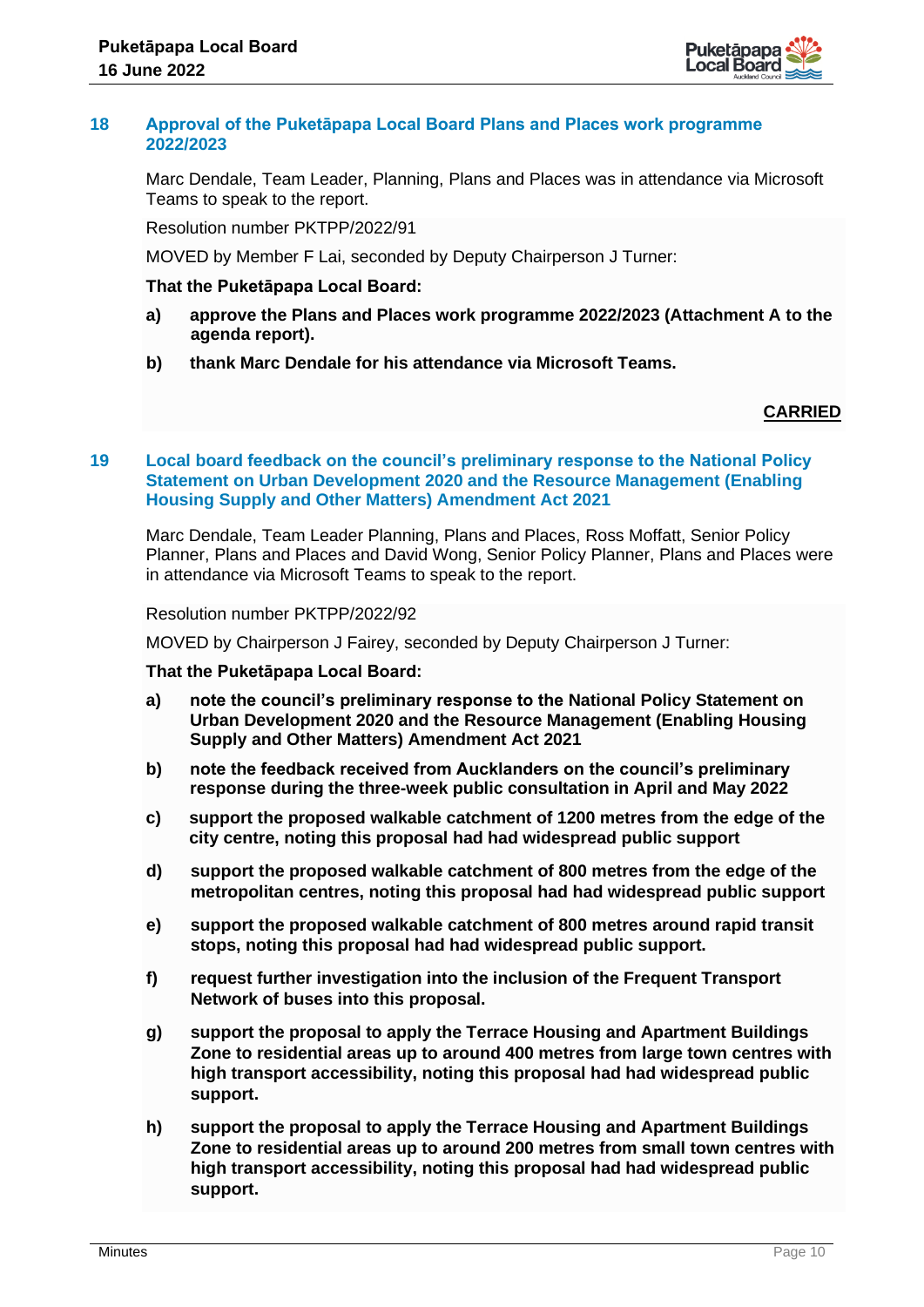

- **i) support the principle of inclusion of Special Character Areas as a qualifying matter, noting the general support for this from Local Board residents.**
- **j) request further investigation into the Special Character Area overlay on Donald Crescent and Fearon Ave, noting its proximity to the town centre and public transport.**
- **k) recommend that Special Character Areas within walkable distance of Rapid Transport Network and Frequent Transport Network stations be disestablished, noting the importance of intensifying these areas when building a compact city, providing housing equitably and taking climate action. Noting that ability to protect heritage buildings and sites using other planning and legal mechanisms is not impacted by disestablishing Special Character Areas.**
- **l) support the principle of including long-term significant infrastructure constraints as a qualifying matter, with the caveat that these need to be focused on natural barriers to infrastructure rather than potential costs to the Council, noting the ability to charge Developer Contributions to address these.**
- **m) support the proposal to include a number of other overlays and controls, especially the maunga view shafts.**
- **n) request a reassessment of the effects of intensification on Special Ecological Areas that currently do not have a restrictive overlay, such as surrounding the Wairaki Stream Catchment. These areas are of high value and should be protected, including from the impact of an increase in impermeable surfaces nearby.**
- **o) thank Marc Dendale, Ross Moffatt and David Wong for their attendance via Microsoft Teams.**

**CARRIED**

# **20 Local board feedback on proposed supporting plan changes to accompany the Medium Density Residential Standards and National Policy Statement on Urban Development plan change**

Resolution number PKTPP/2022/93

MOVED by Chairperson J Fairey, seconded by Member B Shen:

# **That the Puketāpapa Local Board:**

**a) defer the Local board feedback on proposed supporting plan changes to accompany the Medium Density Residential Standards and National Policy Statement on Urban Development plan change to the Puketāpapa Local Board's 23 June 2022 additional business meeting.**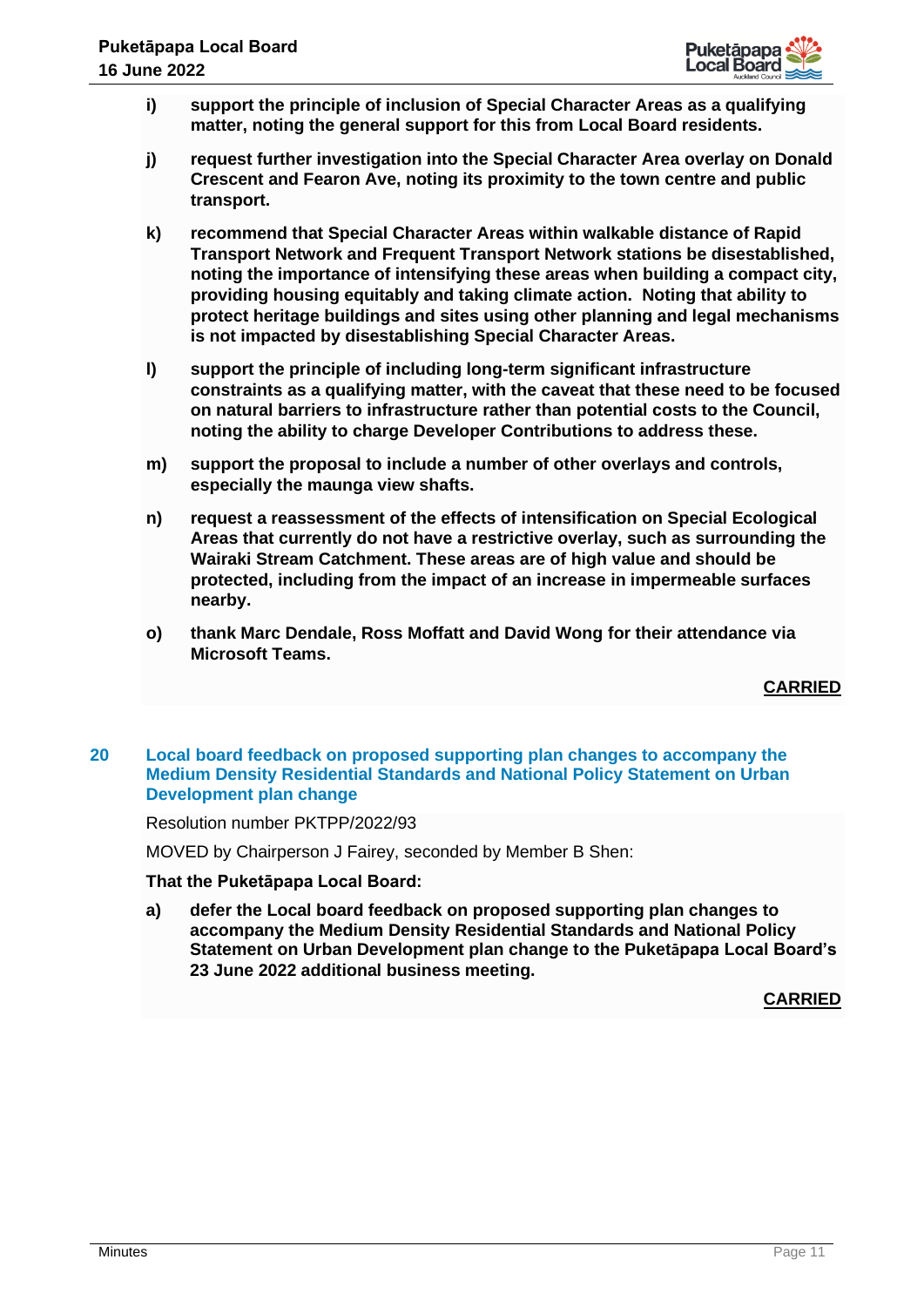

# **21 Puketāpapa Quick Response Round Two 2021/2022, grant allocations**

Chair J Fairey declared an interest for Item 21: Puketāpapa Quick Response Round Two 2021/2022, grant allocations QR2215-203 Upside Down Education due to knowing one of the families involved. She took no part in discussion or voting on the matter.

The item was taken in parts: Clauses: a), b) and c).

Moumita Dutta, Senior Grants Advisor, Treasury was in attendance via Microsoft Teams to speak to the report.

Resolution number PKTPP/2022/94

MOVED by Member H Doig, seconded by Member E Kumar:

That the Puketāpapa Local Board:

a) agree to fund, part-fund or decline each application in Puketāpapa Quick Response Round Two 2021/2022 listed in the following table:

| <b>Application</b><br>ID | <b>Organisatio</b><br>n                                               | <b>Main</b><br>focus | <b>Requesting</b><br>funding for                                                                                                                                                               | <b>Amount</b><br>requested | <b>Amount</b><br>confirmed                                                          |
|--------------------------|-----------------------------------------------------------------------|----------------------|------------------------------------------------------------------------------------------------------------------------------------------------------------------------------------------------|----------------------------|-------------------------------------------------------------------------------------|
| QR2215-202               | <b>Urdu Hindi</b><br>Cultural<br>Association<br>of New<br>Zealand Inc | Arts and<br>culture  | Towards the venue<br>hire, videography,<br>sound system, and<br>musician fees for a<br>"Ghazal Night-<br>Poetry Symposium"<br>at the Fickling<br>Centre on 2 July<br>2022.                     | \$2,000.00                 | \$945.20<br>tied to the<br>sound<br>systems and<br>venue.                           |
| QR2215-206               | Friends of<br>Oakley (Te<br>Auaunga)<br>Creek<br>Incorporated         | Arts and<br>culture  | Towards the artist<br>fee and materials<br>for the installation of<br>a sixty-metre-long<br>mural along the<br><b>Waterview Shared</b><br>Path, at the south<br>end of the Harbutt<br>Reserve. | \$2,000.00                 | \$1,500.00<br>tied into the<br><b>Tohu Project.</b>                                 |
| QR2215-204               | Youthline<br>Auckland<br>Charitable<br><b>Trust</b>                   | Communit<br>y        | Towards the<br>helpline<br>telecommunication<br>cost from 1 July<br>2022 to 31 March<br>2023.                                                                                                  | \$1,500.00                 | \$1,500.00<br>acknowledgin<br>g exceptional<br>circumstances<br>around<br>COVID-19. |
| QR2215-205               | Active<br>Transport<br><b>Trust</b>                                   | Communit<br>y        | Towards the<br>purchase of four<br>kitset bicycle<br>trailers, four<br>odometers, and six<br>plastic bins for the<br>"Puketāpapa<br><b>Bicycle Trailer Trial</b><br>Loan Project".             | \$2,000.00                 | \$2,000.00                                                                          |
| QR2215-209               | Warriors<br>Community<br>Foundation                                   | Communit<br>y        | Towards the<br>website and<br>database<br>maintenance costs.                                                                                                                                   | \$2,000.00                 | \$0.00<br>Insufficiently<br>developed<br>application<br>with little                 |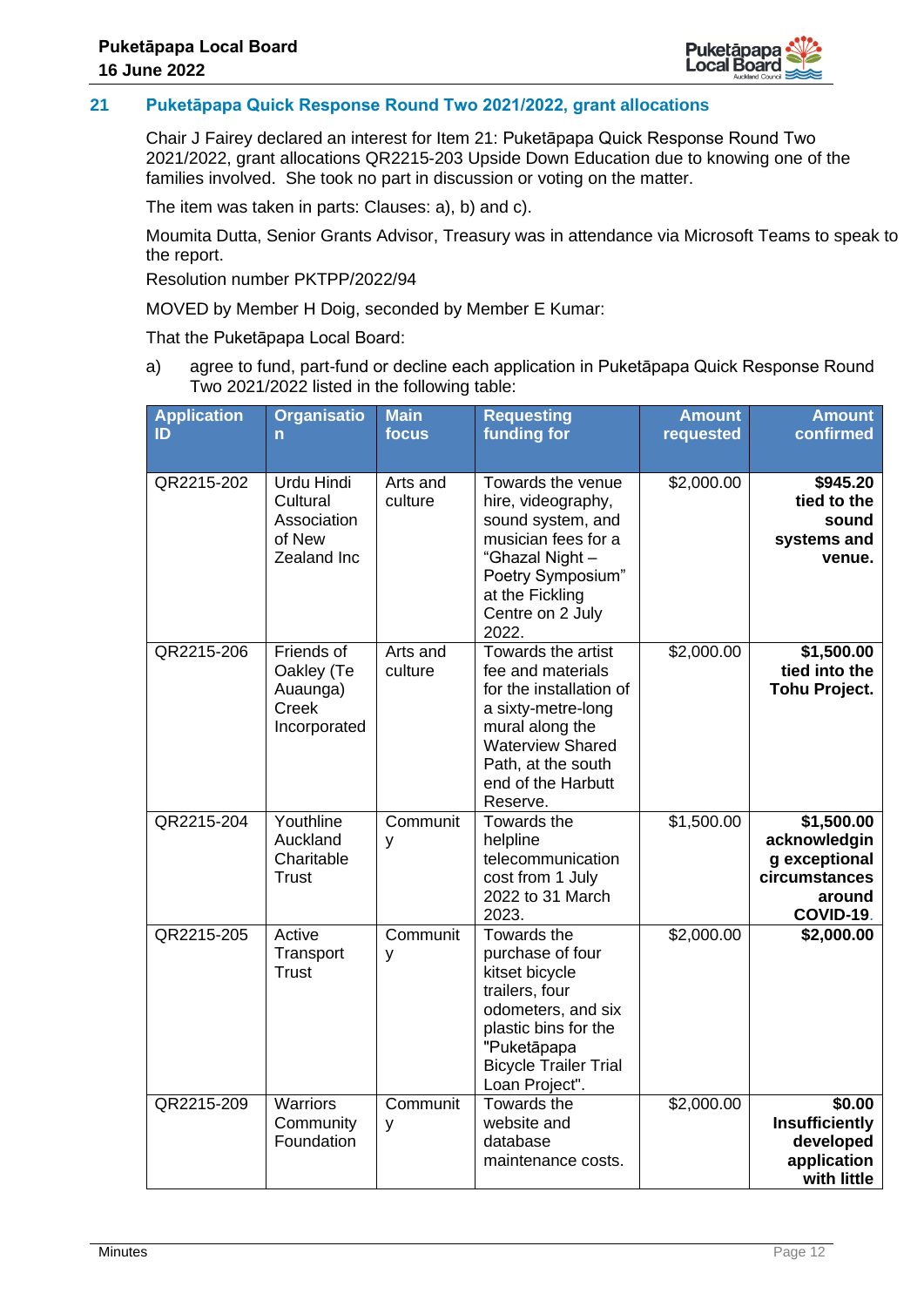

|              |                                                                                               |                         |                                                                                                                                                                                              |             | demonstrated<br>local value.                                                                        |
|--------------|-----------------------------------------------------------------------------------------------|-------------------------|----------------------------------------------------------------------------------------------------------------------------------------------------------------------------------------------|-------------|-----------------------------------------------------------------------------------------------------|
| QR2215-201   | Auckland<br>Paraplegic<br>and<br>Physically<br><b>Disabled</b><br>Association<br>Incorporated | Sport and<br>recreation | Towards the Junior<br><b>Sport Development</b><br>Officer's wages for<br>running a 6-week<br>programme for all 5<br>- 18 years old living<br>with a disability.                              | \$825.00    | \$825.00                                                                                            |
| QR2215-207   | <b>AFL New</b><br>Zealand<br>Incorporated                                                     | Sport and<br>recreation | Towards the<br>purchase of<br>footballs, uniforms,<br>and medals to run a<br>youth programme at<br>the Mt Roskill War<br><b>Memorial Park from</b><br>31 October 2022 to<br>11 December 2022 | \$2,000.00  | \$2,000.00                                                                                          |
| QR2215-210   | The Scout<br>Association<br>of New<br>Zealand -<br>Western<br>Bays Sea<br><b>Scouts</b>       | Sport and<br>recreation | Towards the<br>purchase of a cutter<br>with a sailing kit,<br>sailing helmets, and<br>adult life jackets, for<br>the ongoing<br>activities of the<br>scout group.                            | \$1,903.51  | \$0.00<br>Ineligible<br>already<br>received funds<br>for this project<br>in this<br>financial year. |
| <b>Total</b> |                                                                                               |                         |                                                                                                                                                                                              | \$15,828.51 | \$8,770.20                                                                                          |

**CARRIED**

Chair J Fairey vacated the Chair. Deputy Chair J Turner assumed the position of acting chairperson for clause b)

Chair J Fairey assumed the Chair for clause c) and the rest of the meeting.

Resolution number PKTPP/2022/95

MOVED by Member B Shen, seconded by Member F Lai:

# **That the Puketāpapa Local Board:**

**b) agree to fund, part-fund or decline each application in Puketāpapa Quick Response Round Two 2021/2022 listed in the following table:** 

| <b>Application</b><br><b>ID</b> | <b>Organisatio</b><br>n                                        | <b>Main</b><br>focus | <b>Requesting</b><br>funding for                                                                                     | <b>Amount</b><br>requested | <b>Amount</b><br>confirmed                      |
|---------------------------------|----------------------------------------------------------------|----------------------|----------------------------------------------------------------------------------------------------------------------|----------------------------|-------------------------------------------------|
| QR2215-<br>203                  | <b>The Upside</b><br><b>Downs</b><br><b>Education</b><br>Trust | Comm<br>unity        | Towards the speech-<br>language therapy<br>fees for two children<br>with Down Syndrome<br>in the local board<br>area | \$1,600.00                 | \$0.00<br>limited wide<br>community<br>benefit. |
| <b>Total</b>                    |                                                                |                      |                                                                                                                      |                            | \$0.00                                          |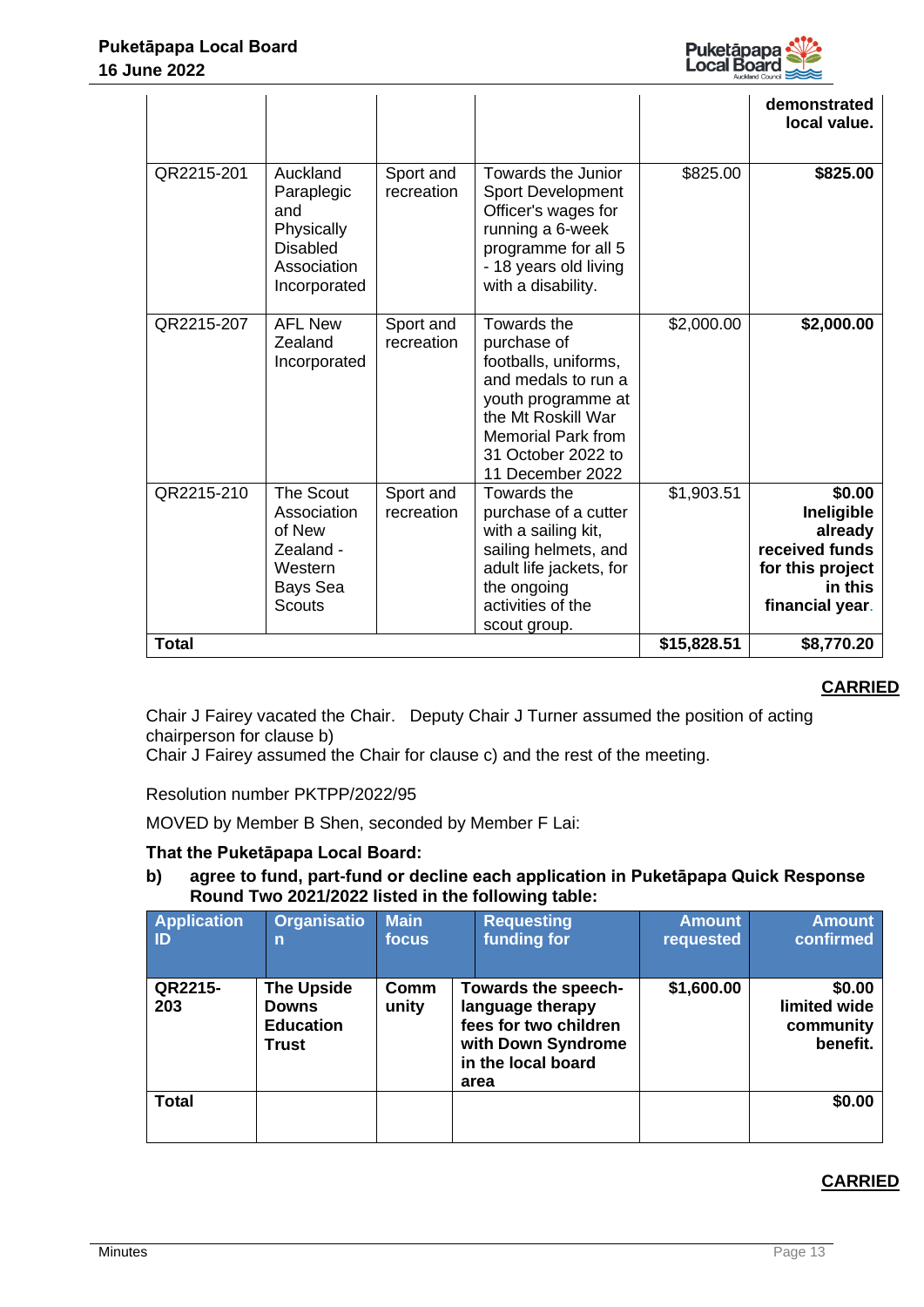

Resolution number PKTPP/2022/96

MOVED by Member H Doig, seconded by Member E Kumar:

# **That the Puketāpapa Local Board:**

**c) thank Moumita Dutta for her attendance via Microsoft Teams.** 

## **CARRIED**

# **22 Sport and Recreation Facilities Investment Fund 2022 - Local Board views**

Resolution number PKTPP/2022/97

MOVED by Member E Kumar, seconded by Chairperson J Fairey:

## **That the Puketāpapa Local Board:**

- **a) endorse the following applications to be considered for investment through the Sport and Recreation Facilities Investment Fund 2022:**
	- **i) Mount Roskill Sports and Recreation Trust Hockey Pavilion Completion Somerset Road, Mount Roskill \$70,000**
	- **ii) Auckland United Football Club Refurbish old clubrooms to create an indoor sports facility Keith Hay Park, 53 Arundel Street, Mount Roskill \$30,000**
- **b) request an opportunity to speak to these applications going to the PACE Committee.**

**CARRIED**

# **23 Community Facilities Network Plan revised Action Plan (2022)**

Resolution number PKTPP/2022/98

MOVED by Member B Shen, seconded by Deputy Chairperson J Turner:

- **a) receive the revised Community Facilities Network Plan Action Plan (2022), provided in Attachment A.**
- **b) note Key Issue 4 in the Long-term Plan 2021-31 that sets a direction for community services to be delivered differently and with less reliance on delivery through council facilities.**
- **c) request additional actions/information in the Action Plan that outline how Key Issue 4 of the Long-term Plan 2021-31 will be implemented. Noting the connection to Action 164 (understanding community services currently provided by council and third parties).**
- **d) request additional actions/information in the Action Plan that outline how facilitybased services will be transitioned over the next few years. Noting the need to focus on providing sufficient notice and support to manage the impact on customers.**
- **e) note the decision of the Governing Body to allocate increased local board decision-making over local community services (GB/2021/137) and the need for**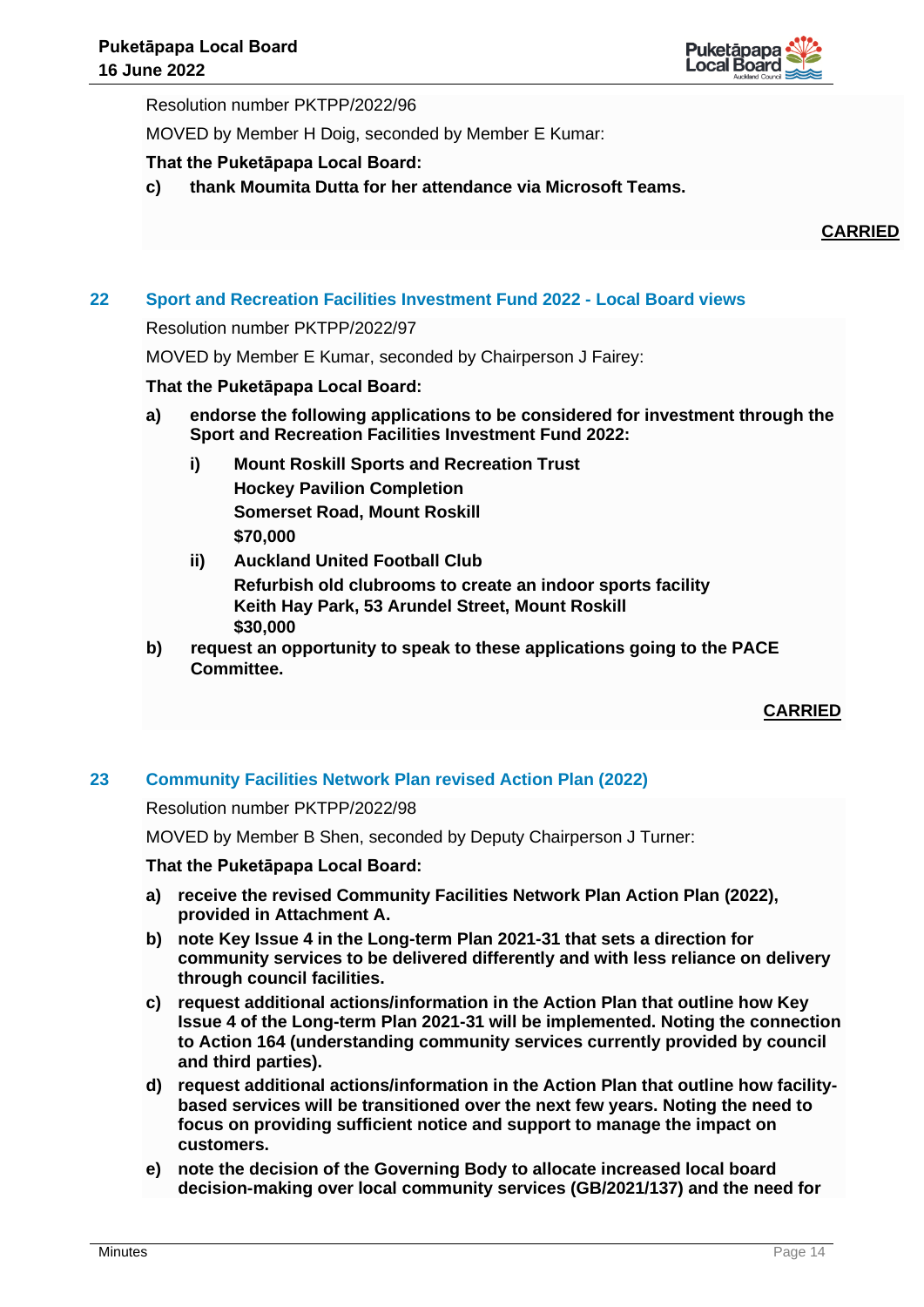

**high quality information, analysis and advice for local boards to consider appropriate service levels for their communities in the future.**

- **f) notes action 162 in the Action Plan which currently states "investigate how to approach local and regional planning for community services taking into account delegated decision making" is not currently programmed.**
- **g) request wording in action 162 be amended to "allocated" decision making rather than "delegated" decision making, the description further clarified to ensure the focus is on providing information and advice to local boards on community service needs and priorities in local areas, and request this action be prioritised so the information is available in time for Local Board Plan development in 2023.**
- **h) request that each action in the Plan clarify the respective governance role of local boards and the Governing Body so staff and the public understand the shared governance responsibilities in council facilities and community services provision.**
- **i) request the Community Facilities Network Plan which sets the strategic direction for the Action Plan be reviewed from a first principles basis to incorporate significant strategic shifts in council policy and planning since 2015 in areas such as shared governance, Maori outcomes, climate action, and improving equity of access, and funding of, community services.**
- **j) request that future progress updates on the Action Plan are clearer about what "completed" means in relation to specific actions, and include information about what has been done in regard to each of the facilities or local board areas included in each action.**

# **CARRIED**

# **24 2022-23 Joint CCO Local Board Engagement Plans and 2021-22 Q3 Update**

Resolution number PKTPP/2022/99

MOVED by Chairperson J Fairey, seconded by Member F Lai:

## **That the Puketāpapa Local Board:**

- **a) adopt the Joint CCO Local Board Engagement Plan 2022-2023 as agreed between the local board and Auckland Council's substantive Council-Controlled Organisations: Auckland Transport, Eke Panuku Development Auckland, Tātaki Auckland Unlimited and Watercare**
- **b) note that the attachments to the Joint CCO Local Board Engagement Plan 2022- 2023 will be updated as needed, with changes reported to the local board each quarter**
- **c) authorise the chair of the local board to sign this agreement on behalf of the local board, alongside representatives from the four CCOs.**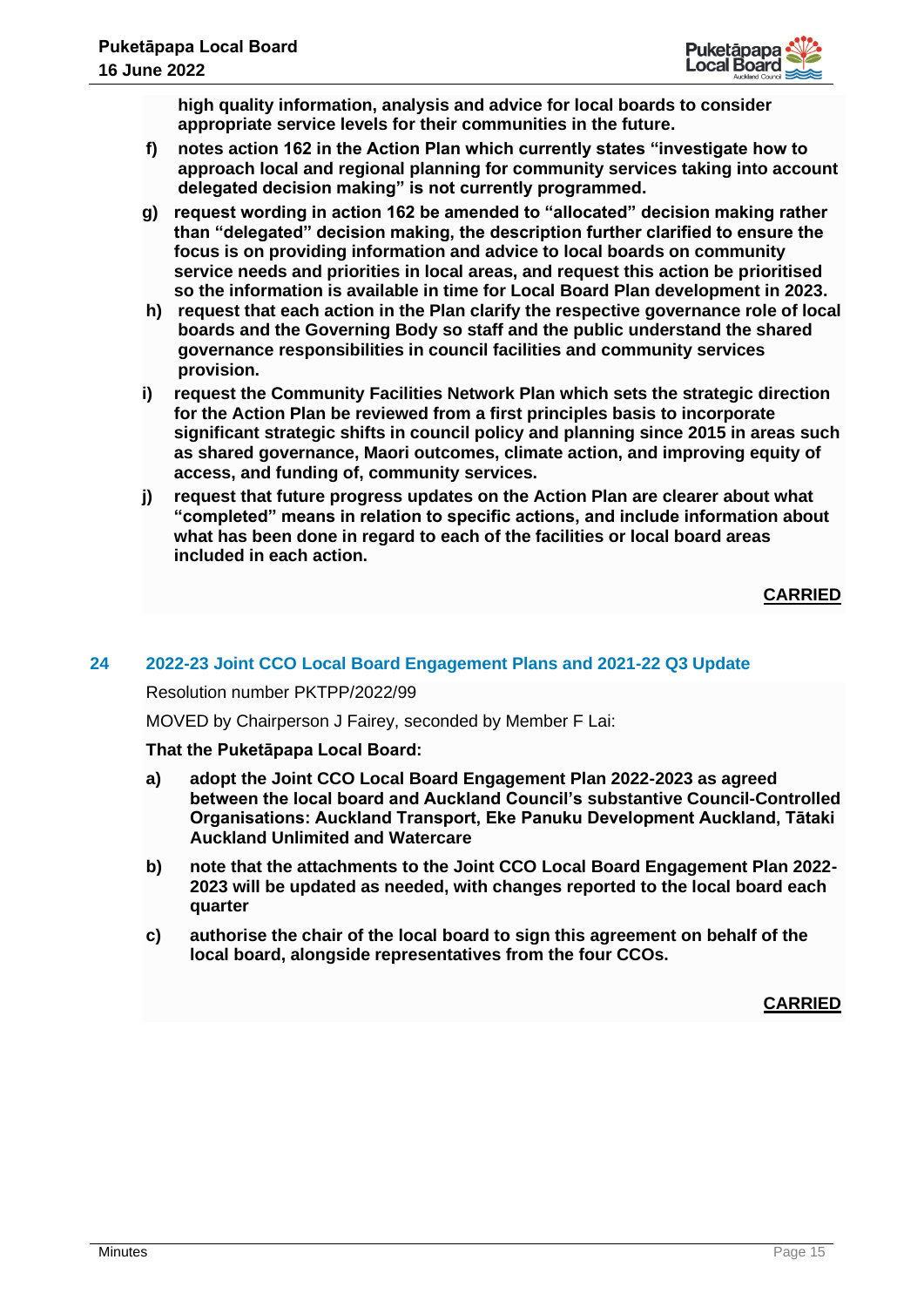

# **25 Albert-Eden-Puketāpapa Ward Councillors' Updates**

Resolution number PKTPP/2022/100

MOVED by Deputy Chairperson J Turner, seconded by Member E Kumar:

# **That the Puketāpapa Local Board:**

**a) receive Albert-Eden-Puketāpapa Ward Councillor Cathy Casey's verbal update.**

**CARRIED**

# **26 Chairperson's Report**

Resolution number PKTPP/2022/101

MOVED by Chairperson J Fairey, seconded by Member B Shen:

# **That the Puketāpapa Local Board:**

**a) receive Chair, Julie Fairey's report for May 2022.**

# **CARRIED**

# **27 Board Member Reports**

# **27.1 Harry Doig**

Resolution number PKTPP/2022/102

MOVED by Member H Doig, seconded by Chairperson J Fairey:

## **That the Puketāpapa Local Board:**

**a) receive Member H Doig's member report for the period 01 April – 31 May 2022.**

# **CARRIED**

# **27.2 Fiona Lai**

Resolution number PKTPP/2022/103

MOVED by Member F Lai, seconded by Chairperson J Fairey:

# **That the Puketāpapa Local Board:**

**a) receive Member F Lai's member report for the period 01 May 2022 – 31 May 2022.**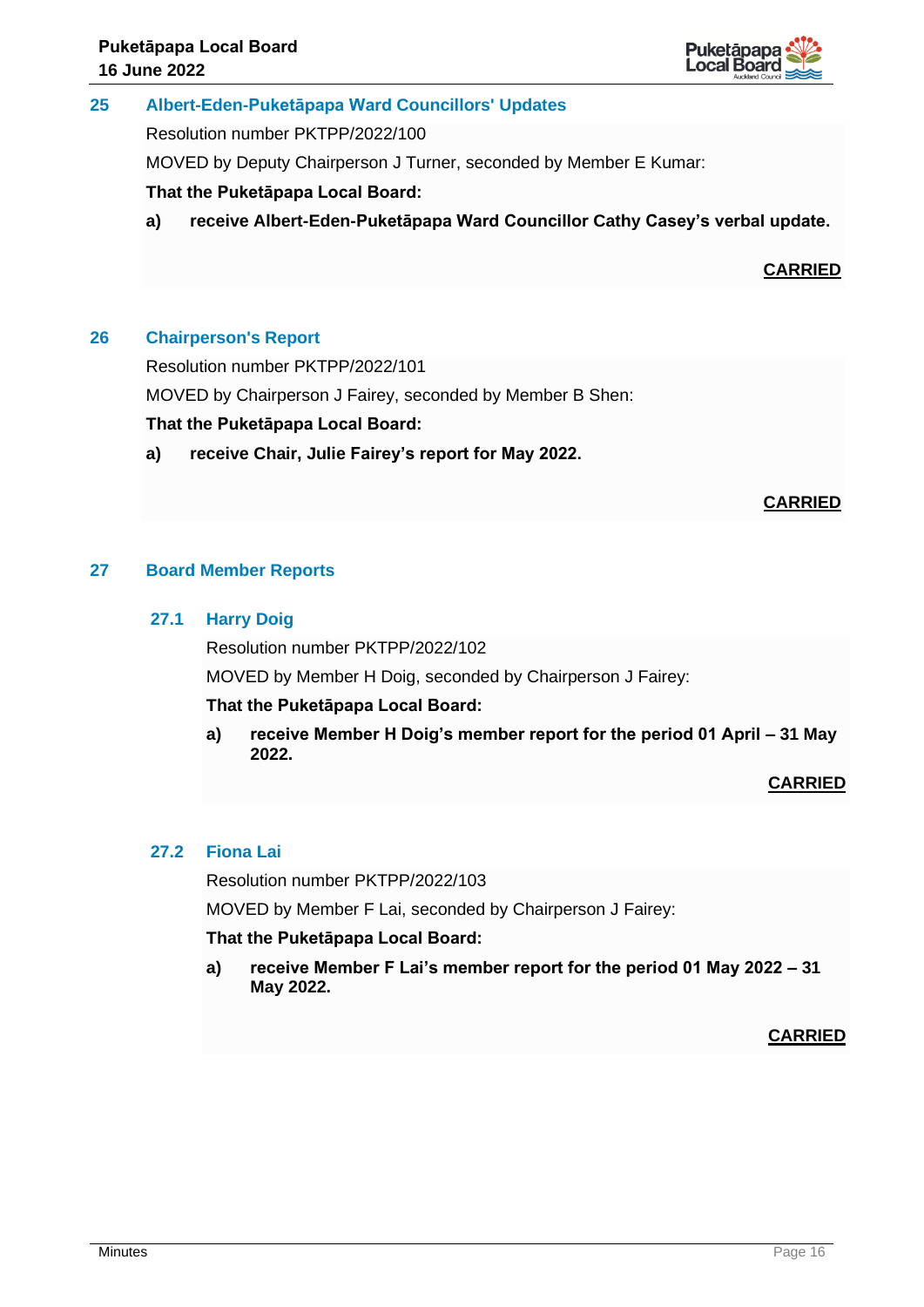

# **27.3 Jonathan Turner**

Resolution number PKTPP/2022/104

MOVED by Deputy Chairperson J Turner, seconded by Chairperson J Fairey:

## **That the Puketāpapa Local Board:**

**a) receive Deputy Chair J Turner's member report for the period 01 May 2022 – 31 May 2022.**

**CARRIED**

# **28 Record of Puketāpapa Local Board Workshop Notes**

Resolution number PKTPP/2022/105

MOVED by Chairperson J Fairey, seconded by Member H Doig:

#### **That the Puketāpapa Local Board:**

**a) receive the Puketāpapa Local Board workshop notes for: 12 May 2022, 19 May 2022, 26 May 2022 and 02 June 2022.**

## **CARRIED**

## **29 Governance Forward Work Programme Calendar**

Resolution number PKTPP/2022/106

MOVED by Member B Shen, seconded by Member E Kumar:

## **That the Puketāpapa Local Board:**

**a) receive the governance forward work programme calendar for June 2022.**

# **CARRIED**

## **30 Consideration of Extraordinary Items**

There was no consideration of extraordinary items.

12.39 pm The Chairperson thanked Members for their attendance and attention to business and declared the meeting closed.

> CONFIRMED AS A TRUE AND CORRECT RECORD AT A MEETING OF THE PUKETĀPAPA LOCAL BOARD HELD ON

**DATE:**.........................................................................